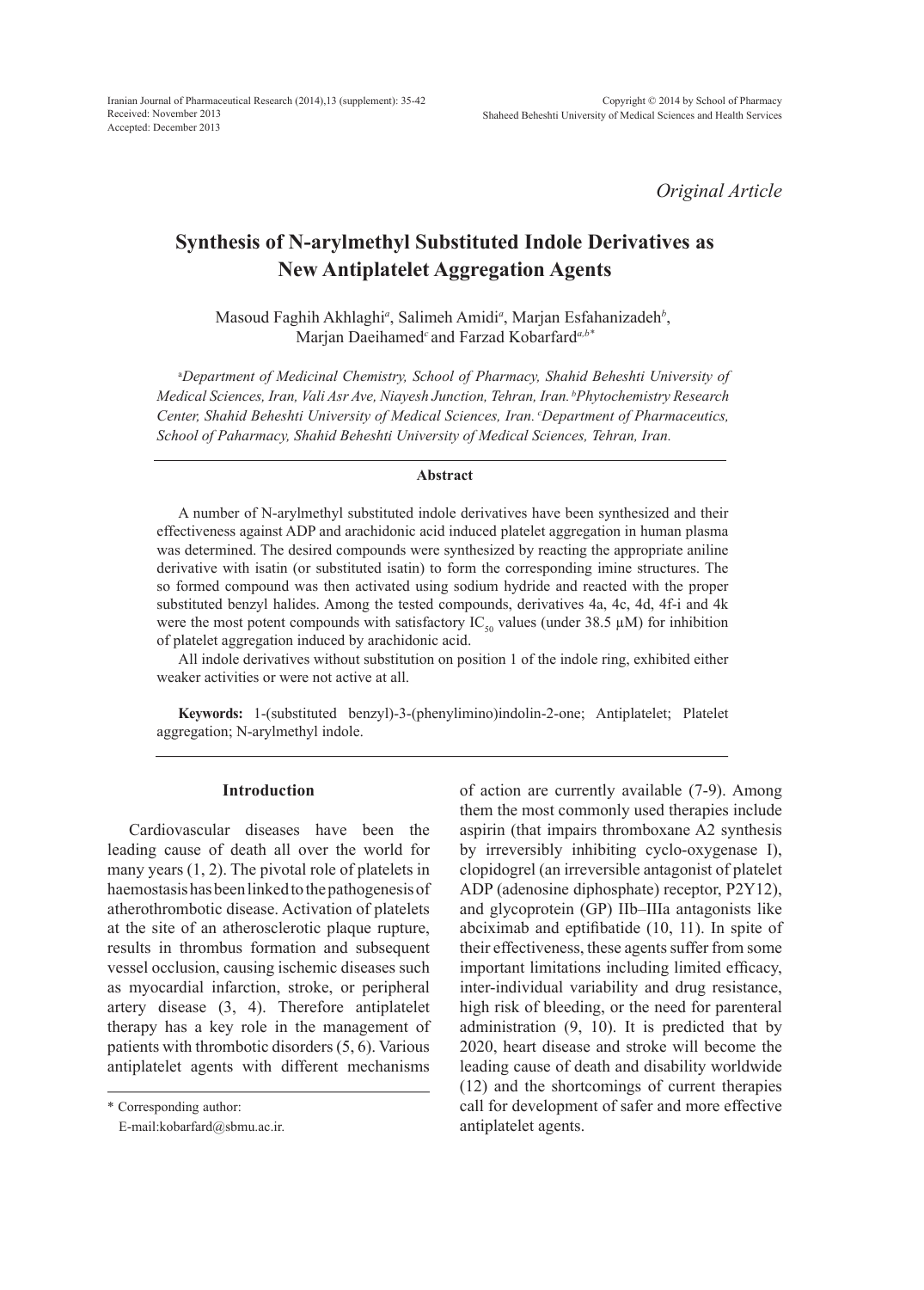

**Figure 1.** Compounds with similar structure to purine base that show antiplatelet activity. a: 2-methylthioadenosine 5>-monophosphate triethylammonium salt. b: 3-Cyano-N-[9-phenylmethyl-6-(3-(pyrrolidinyl)-propylamino)-9H-purin-2-yl] benzenecarboxamide semihydrate.

Recent studies have shown that compounds with similar structure to purine base (Figure 1) are competitive ADP receptor antagonists (13, 14).

Indole is a nonpolar purine analog (15) that is present in some important biochemical molecules such as tryptophan, serotonin and melatonin (16). Furthermore there are currently many indole containing drugs in the market (16, 17) and indole ring has attracted the attention of many medicinal chemists as an interesting scaffold in the process of new drug development (16, 18, 19). Therefor it could be rationally considered as an appropriate core for designing new antiplatelet agents.

Studies of Marschenz and Rehse reveal the antiplatelet activity of N-(purin-2-yl) benzenecarboxamides (13). On the other hand Wu *et al.* reported antiplatelet activity of ethyl 4-(1-benzyl-1H-indazol-3-yl)benzoate derivatives (20).

The present study describes the synthesis of a group of N-(substituted benzyl) indole derivatives with an aryl imine structure on position 3 of indole ring. In order to study the structure-antiplatelet activity relationship of 1-(substitutedbenzyl)-3-(phenylimino)indoline-2-one derivatives, different aromatic rings with divers physicochemical and electronic properties have been introduced as R group on the benzylic moiety of the indole derivatives. (Figure 2)

Evaluation of antiplatelet activity of these derivatives and comparing their IC50 values with those of indole derivatives without the benzylic substituent, prompted us to synthesize a few other indole derivatives wich lacked the benzylic substituent on position 1 of indole ring but had different substituents either on pheylimino ring or on indole ring itself (Figure 3).

Comparing the antiplatelet activity of these derivatives with those of the N-benzyl indole derivatives provided some insights about the role of benzyl substituent in exerting antiplatelet aggregation effects.

### **Experimental**

Reactions were monitored by thin-layer chromatography (TLC) on silica gel (precoated  $F_{254}$  Merck plates) using ethyl acetate and n-hexan mixture as mobile phase. Melting points were measured by an Electrothermal 9100 apparatus and are uncorrected. The Infrared spectra (IR) were obtained on a Perkin-Elmer 843 spectrometer with KBr as diluent. Electrospray ionization mass spectra (ESI-MS) were obtained using Agilent 6410 Triple Quad mass spectrometer. Proton nuclear magnetic resonance (1 H NMR) spectra were recorded in CDCl<sub>3</sub> solution on a Bruker Avance DRX 500 MHz spectrometer. Peak positions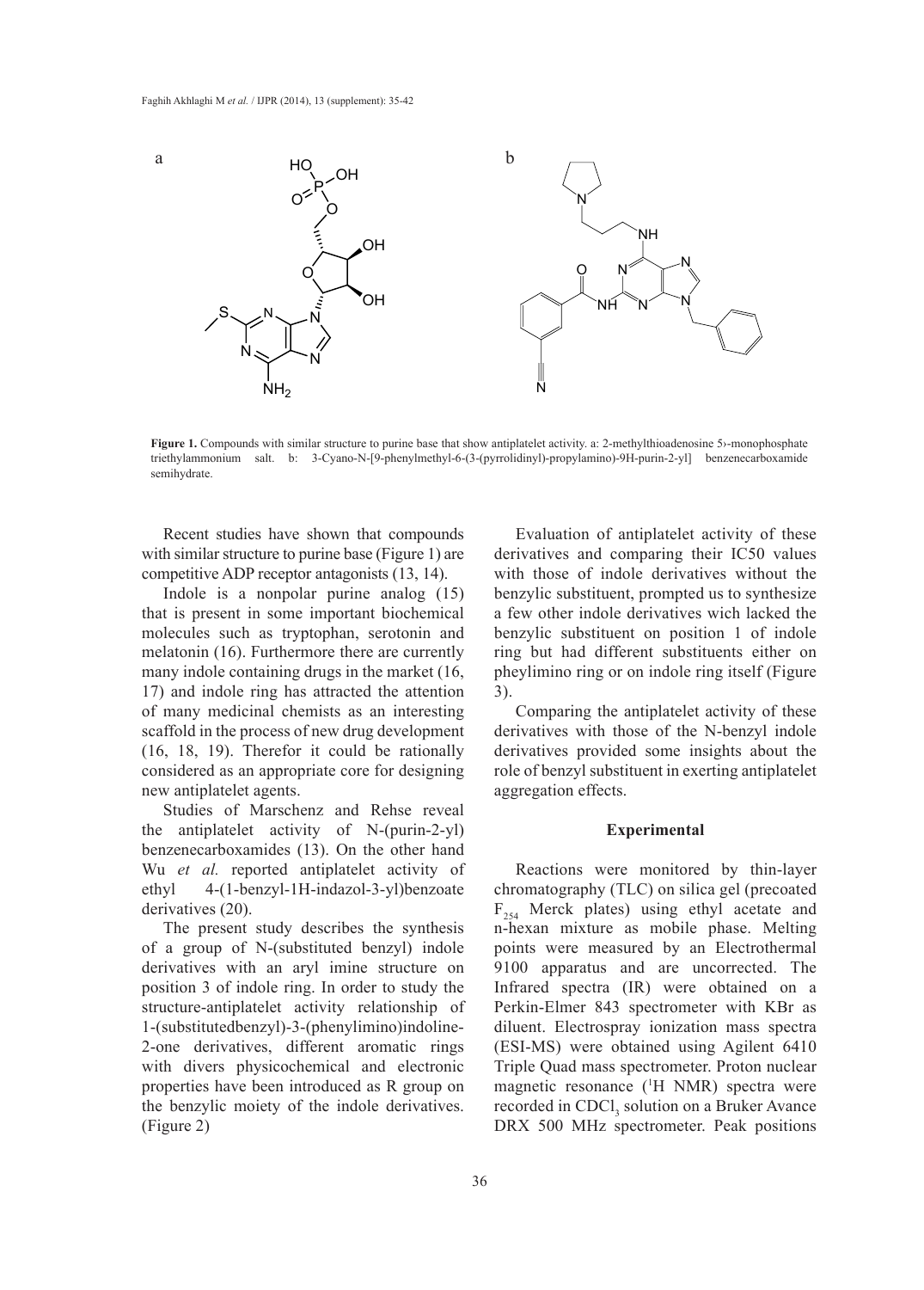

**Figure 2.** General structure of 1-(aryl)-3-(phenylimino)indolin-2-one derivatives.



**Figure 3.** General structure of 3-(arylimino)indolin-2-one derivatives.

are reported in parts per million (*δ*) downfield from tetramethylsilane as internal standard, and *J* values are given in hertz. All the compounds were analyzed for C, H, N and O on a Costech model 4010 and agreed with the proposed structures within  $\pm 0.4\%$  of the theoretical values.

# *General procedure for the Synthesis of 3-(arylimino)indolin-2-one derivatives (3a-i)*

Isatin (7.36 g, 50 mmol) was added to 30 mL of ethanol solution containing 2 mL glacial acetic acid, and the solution was stirred at reflux temperature for 20 minute. The appropriate aniline derivative (50 mmol) was added to the so formed solution and the mixture was stirred at  $100 \, \text{°C}$  for 3-20 hours (monitored by TLC). After completion of the reaction indicated by TLC, the developed precipitates were filtered off, washed with water (10–15 mL), dried in vacuum oven and recrystallized from appropriate solvents. Spectroscopic data for compounds 3a-i have been reported elsewhere (21).

# *General procedure for the Synthesis of 1-(aryl)-3-(phenylimino)indolin-2-one derivatives (4a-k)*

Into the solution of compound 3a (0.8 g, 3.36 mmol) in anhydrous DMF (6.5 mL), sodium hydride (0.16 g, 445 mmol) was added at room temperature. After 10 min, the appropriate arylmethyl halide (3.9 mmol) was added rapidly and the mixture was stirred for 15 min. The solution was then poured into cold saturated NaCl solution while swirling and a bright orange precipitate formed. The precipitate was collected by vacuum filtration and subsequently washed with  $H_2O$ , dried in vacuum oven and recrystallized from appropriate solvent.

### *Structural data*

1-(benzyl)-3-(phenylimino)indole-2-one (4a)

M.P. 118-120 °C. Yield: 62%. IR (KBr): 1732(CO), 1607,1506,1462 (Aromatic zone), 1348, 1205. MS(ESI): 313 (M+H<sup>+</sup>).  $H\text{-NMR}(500 \text{ MHz}, \text{CDCl}_3)$ : 7.47-7.02 (10H; m; A,B, C rings), 6.78-6-61 (4H; m; C ring); Anal. Calcd. for  $C_{21}H_{16}N_2O$  (312.36): C,80.75; H, 5.16; N, 8.97; O, 5.12. Found: C,80.72; H, 5.18; N, 8.95; O, 5.15.

*1-(4-fluorobenzyl)-3-(phenylimino)indole-2-one (4b)*

M.P. 148-151 °C. Yield: 65.88%. IR (KBr): 1734(CO), 1605,1506,1461 (Aromatic zone), 1350, 1215, 765. MS(ESI): 331 (M+H+), 353  $(M+Na^{+})$ . <sup>1</sup>H-NMR(500 MHz, CDCl<sub>3</sub>): 7.48 (2H; t; J= 7.7 Hz; H-4 and H-7 of B ring), 7.40 (2H; t; J= 7.4 Hz; H-2 and H-6 of C ring), 7.30 (1H; m; H-6 of B ring), 7.1 (5H; m; H-2 and H-3 and H-4 and H-5 and H-6 of A ring), 6.8 (2H; d; J= 7.8 Hz; H-3 and H-5 of C ring), 6.7 (1H; d;  $J= 7.4$  Hz; H-5 of B ring), 5 (2H; S; CH<sub>2</sub>). Anal. Calcd. for  $C_{21}H_{15}FN_2O$  (330.36): C,76.35; H, 4.58; F, 5.75; N, 8.48; O, 4.84. Found: C,76.32; H, 4.59; F, 5.77; N, 8.45; O, 4.86.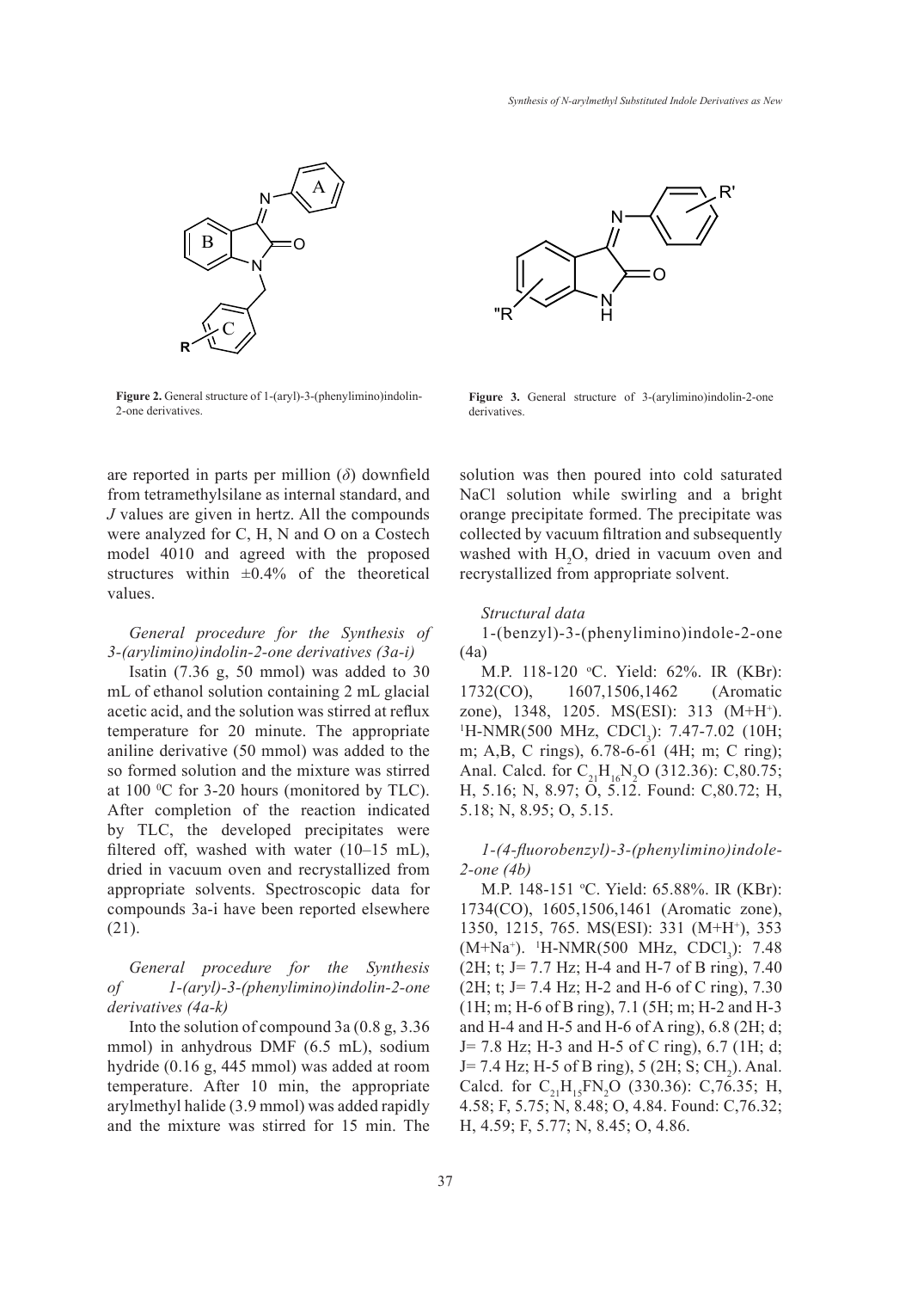*1-(3-fluorobenzyl)-3-(phenylimino)indole-2 one (4c)*

M.P. 136-139 °C. Yield: 63.17%. IR (KBr): 1737 (CO), 1613,1590,1466 (Aromatic zone),1353, 1106,767. MS (ESI): 331 (M+H<sup>+</sup>).<br><sup>1</sup>H-NMR(500 MHz, CDCL): 7.45 (2H·t·l= 8.2) H-NMR(500 MHz, CDCl<sub>3</sub>): 7.45 (2H; t; J= 8.2) Hz; H-5 and H-6 of B ring), 7.32 (1H; m; H-5 of C ring), 7.25 (2H; m; H-3 and H-5 of A ring), 7.16 (1H; d; J= 7.6 Hz; H-4 of B ring), 7.02 (2H; d; J =  $8.4$  Hz; H -  $2$  and H -  $6$  of A ring),  $6.9$  (1H, dt, J= 8.7 Hz; J= 2.6 Hz; H-4 of A ring), 6.75 (1H; d; J= 7.6 Hz; H-6 of C ring), 6.71 (1H; d; J= 8.1 Hz; H-2 of C ring), 6.65 (1H; d; J= 7.7 Hz; H-7 of B ring),  $5$  (2H; S; CH<sub>2</sub>); (Mixed isomers). Anal. Calcd. for  $C_{21}H_{15}FN_2O$  (330.36): C,76.35; H, 4.58; F, 5.75; N, 8.48; O, 4.84. Found: C,76.34; H, 4.60; F, 5.73; N, 8.49; O, 4.85.

*1-(2-fluorobenzyl)-3-(phenylimino)indole-2 one (4d)*

M.P. 128-130 °C. Yield: 64.62%. IR (KBr): 1750 (CO), 1623,1477 (Aromatic zone), 1363, 1179, 861, 780. MS(ESI): 331 (M+H<sup>+</sup>).<br><sup>1</sup>H-NMR(500 MHz, CDCl): 7.5 (3H; m; H<sub>-4</sub>) H-NMR(500 MHz, CDCl<sub>3</sub>): 7.5 (3H; m; H-4 and H-5 and H-6 of B ring), 7.3 (3H; m; H-3 and H-4 and H-5 of A ring), 7.15 (2H; m; H-4 and H-5 of C ring), 7.06 (2H; d; J= 7.6 Hz; H-2 and H-6 of A ring); 6.9 (1H; d; J= 7.9 Hz; H-6 of C ring); 6.8 (1H; t; J= 7.6 Hz; H-3 of C ring), 6.7 (1H; d; J= 7.5 Hz; H-7 of B ring), 5.1 (2H; S; CH<sub>2</sub>). Anal. Calcd. for  $C_{21}H_{15}FN_{2}O$ (330.36): C,76.35; H, 4.58; F, 5.75; N, 8.48; O, 4.84. Found: C,76.36; H, 4.57; F, 5.79; N, 8.50; O, 4.82.

*1-(4-nitrobenzyl)-3-(phenylimino)indole-2 one (4e)*

M.P. 178-181 °C. Yield: 48.87%. IR (KBr): 1729 (CO), 1600,1461 (Aromatic zone), 1508,1342 (NO<sub>2</sub>), 1178, 1102,752. MS (ESI): 358 (M+H<sup>+</sup>). <sup>1</sup>H-NMR (500 MHz, CDCl<sub>3</sub>): 8.22 (2H; d; J= 8.7 Hz; H-3 and H-5 of C ring), 7.55 ( 2H; d; J= 8.7 Hz; H-2 and H-6 of C ring), 7.45 (2H; t; J= 7.5 Hz; H-3 and H-5 of A ring), 7.3 ( 2H; m; H-4 and H-7 of B ring), 7 (2H; d; J= 8.4 Hz; H-2 and H-6 of A ring), 6.8 (1H; t; J= 7.6 Hz; H-4 of A ring), 6.7 (1H; d; J= 7 Hz; H-6 of B ring), 6.65 (1H; d; J= 7.9 Hz; H-5 of B ring), 5.1 (2H; S; CH<sub>2</sub>). Anal. Calcd. for  $C_{21}H_{15}N_3O_3$ (357.36): C,70.58; H, 4.23; N, 11.76; O, 13.43.

Found: C,70.59; H, 4.25; N, 11.74; O, 13.40.

*1-(2-nitrobenzyl)-3-(phenylimino)indole-2 one (4f)*

M.P. 174-176 °C. Yield: 43.25%. IR (KBr): 1728 (CO), 1601,1463 (Aromatic zone), 1516,1337 (NO<sub>2</sub>), 1180, 710. MS(ESI): 358  $(M+H<sup>+</sup>)$ . <sup>1</sup>H-NMR (500 MHz, CDCl<sub>3</sub>): 8.2 (1H; d; J = 8 Hz; H - 3 of C ring), 7.62 (1H; t; J = 7.4 Hz; H-4 of B ring), 7.5 (3H; m; H-3 and H-4 and H-5 of A ring), 7.4 (1H; d; J= 7.4 Hz; H-6 of C ring), 7.3 (2H; m; H-5 of B ring and H-5 of C ring), 7.1 (2H; d; J= 7.7 Hz; H-2 and H-6 of A ring), 6.9 (1H; t; J= 7.2 Hz; H-6 of B ring), 6.8 (1H; d; J= 6.8 Hz; H-4 of C ring), 6.7 (1H; d; J = 7.9 Hz; H-7 of B ring), 5.5 (2H; S; CH<sub>2</sub>). Anal. Calcd. for  $C_{21}H_{15}N_3O_3$  (357.36): C,70.58; H, 4.23; N, 11.76; O, 13.43. Found: C,70.61; H, 4.23; N, 11.73; O, 13.45.

*1-(4-methylbenzyl)-3-(phenylimino)indole-2 one (4g)*

M.P. 163-166 °C. Yield: 55.25%. IR (KBr): 1728 (CO), 1603,1586,1465 (Aromatic zone), 1356 (CH<sub>3</sub>), 1186, 1104, 767. MS(ESI):  $327(M+H<sup>+</sup>)$ . <sup>1</sup>H-NMR (500 MHz, CDCl<sub>3</sub>): 7.43 (2H; t; J= 7.6 Hz; H-3 and H-5 of A ring), 7.26 (4H; m; H-4 of A ring and H-6 of B ring and H-2 and H-6 of C ring), 7.15 (2H; d; J= 7.9 Hz; H-2 and H-6 of A ring), 7.02 (2H; d; J= 7.4 Hz; H-3 and H-5 of C ring), 6.75 (1H; d; J= 7.9 Hz; H-4 of B ring), 6.72 (1H; t; J= 7.6 Hz; H-5 of B ring), 6.6 (1H; d; J= 7.6 Hz; H-7 of B ring), 5  $(2H; S; CH<sub>2</sub>)$ , 2.3 (3H; S; CH<sub>3</sub>). Anal. Calcd. for  $C_{22}H_{18}N_2O$  (326.39): C,80.96; H, 5.56; N, 8.58; O, 4.90. Found: C,80.94; H, 5.53; N, 8.62; O, 4.93.

*1-(3-methylbenzyl)-3-(phenylimino)indole-2 one (4h)*

M.P. 86-88 °C. Yield: 52.87%IR (KBr): 1728  $(CO)$ , 1603, 1459 (Aromatic zone), 1340  $(CH_3)$ , 1100, 761, 689. MS(ESI): 327(M+H<sup>+</sup>). <sup>1</sup>H-NMR  $(500 \text{ MHz}, \text{CDCl}_3)$ : 7.43 (2H; t; J= 7.6 Hz; H-3 and H-5 of A ring), 7.2 (5H; m; H-4 and H-5 and H-6 of B ring and H-2 and H-5 of C ring), 7.1 (1H; d; J= 7.4 Hz; H-4 of C ring), 7.02 (2H; dd; J = 8.4 Hz; J = 1.18 Hz; H-2 and H-6 of A ring), 6.75 (1H; d; J= 7.9 Hz; H-7 of B ring), 6.71 (1H; dt; J= 7.6 Hz; J= 0.8 Hz; H-4 of A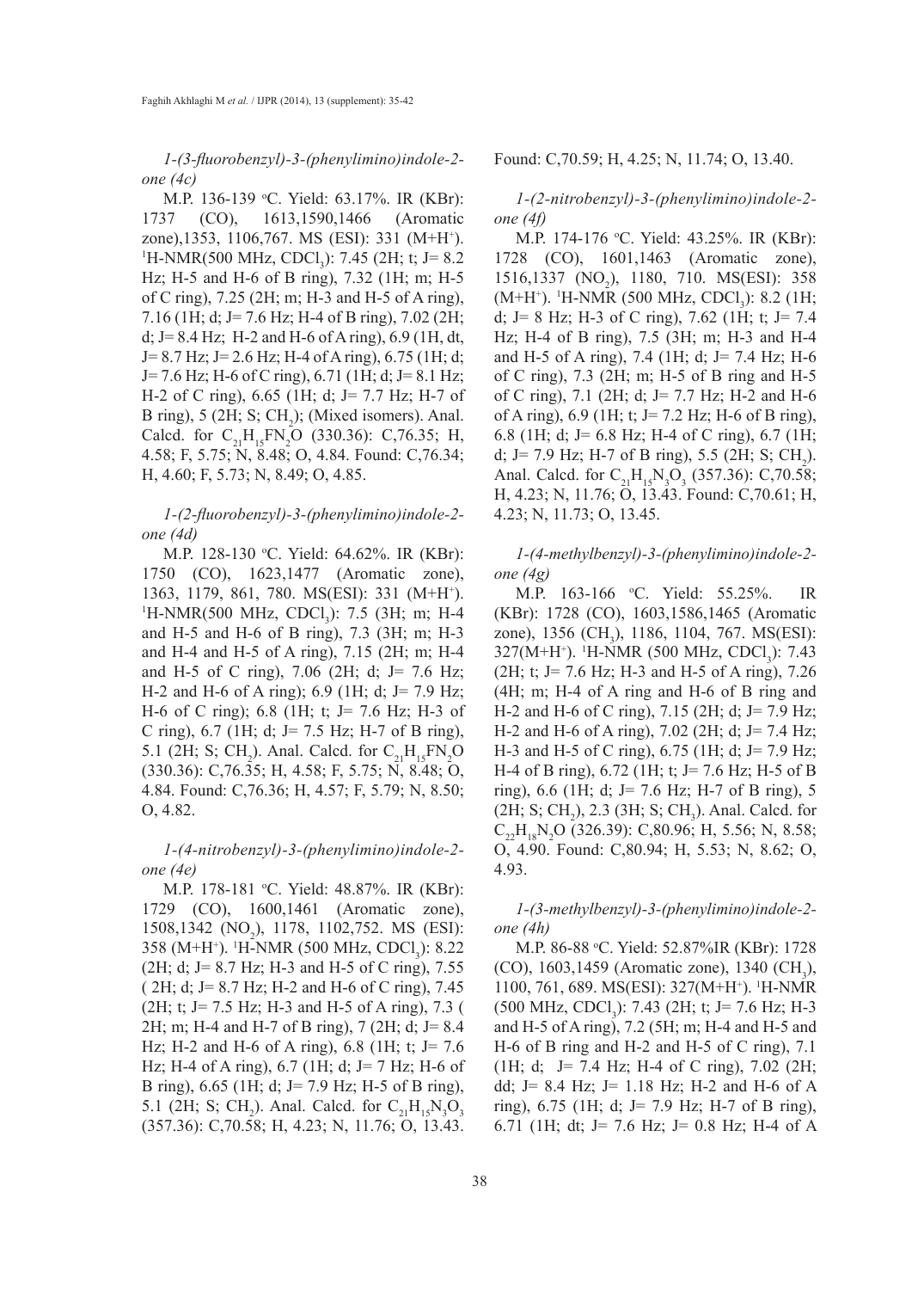ring), 6.62 (1H; d; J= 6.9 Hz; H-6 of C ring), 5  $(2H; S; CH<sub>2</sub>), 2.3 (3H; S; CH<sub>3</sub>).$  Anal. Calcd. for  $C_{22}H_{18}N_2O$  (326.39): C,80.96; H, 5.56; N, 8.58; O, 4.90. Found: C,80.99; H, 5.54; N, 8.59; O, 4.88.

*1-(2-methylbenzyl)-3-(phenylimino)indole-2 one (4i)*

M.P. : 147-150 °C. Yield: 38.37%. IR (KBr): 1732(CO), 1602,1586,1466 (Aromatic zone), 1355 (CH<sub>3</sub>), 1187, 762. MS (ESI): 327(M+H<sup>+</sup>).<br><sup>1</sup>H-NMR (500 MHz, CDCL): 7.5 (2H·m·H<sub>-4</sub>)  $H\text{-NMR}$  (500 MHz, CDCl<sub>3</sub>): 7.5 (2H; m; H-4 and H-7 of B ring), 7.2 (6H; m; H-3 and H-5 of A ring; H-5 and H-6 of B ring; H-4 and H-5 of C ring), 7.1 (2H; d; J= 7.5 Hz; H-2 and H-6 of A ring), 6.8 (1H; t; J= 7.4 Hz; H-4 of A ring), 6.7 (1H; d; J= 7.9 Hz; H-6 of C ring), 6.6 (1H; d; J= 7.9 Hz; H-3 of C ring), 5 (2H; S; CH<sub>2</sub>), 2.5 (3H; S; CH<sub>3</sub>). Anal. Calcd. for  $C_{22}H_{18}N_2O$  (326.39): C,80.96; H, 5.56; N, 8.58; O, 4.90. Found: C,80.95; H, 5.55; N, 8.57; O, 4.89.

# *1-(4-methoxybenzyl)-3-(phenylimino)indole-2-one (4j)*

M.P. : 119-122 °C. Yield: 18.25%. IR (KBr): 1742(CO), 1621,1525,1477 (Aromatic zone), 1162, 783. MS(ESI): 343(M+H+ ). 1 H-NMR (500 MHz, CDCl<sub>3</sub>): 7.4 (1H; d; J= 8.5 Hz; H-4 of B ring), 7.3 (1H; d; J= 8.6 Hz; H-5 of B ring), 7.2 (7H; m; H-2 and H-3 and H-4 and H-5 and H-6 of A ring; H-2 and H-6 of C ring), 7.1 (1H; H-6 of B ring), 7 (1H; d; J= 8.5 Hz; H-7 of B ring), 6.9 (2H; d; J= 8.6 Hz; H-3 and H-5 of C ring),  $5$  (2H; S; CH<sub>2</sub>), 3.8 (3H; S; OCH<sub>3</sub>). Anal. Calcd. for  $C_{22}H_{18}N_2O_2$  (342.39): C,77.17; H, 5.30; N, 8.18; O, 9.35. Found: C,77.19; H, 5.33; N, 8.21; O, 9.34.

## *1-(3-methoxybenzyl)-3-(phenylimino)indole-2-one (4k)*

M.P. : 114-116 °C. Yield: 24.62%. IR (KBr): 1730(CO), 1605,1577,1461 (Aromatic zone), 1342 (CH<sub>3</sub>), 1148, 1038, 765, 692. MS(ESI): 343(M+H<sup>+</sup>). <sup>1</sup>H-NMR (500 MHz, CDCl<sub>3</sub>): 7.43 (2H; t; J= 7.5 Hz; H-3 and H-5 of A ring), 7.2 (3H; m; H-4 and H-5 and H-6 of B ring), 7 (2H; d; J =  $8.5$  Hz; H-2 and H-6 of A ring), 6.8 (1H; d; J= 8 Hz; H-7 of B ring), 6.75 (1H; d; J= 7.9 Hz; H-6 of C ring), 6.71 (1H; t; J= 7.6 Hz; H-4 of A ring),  $6.6$  (1H; d; J= $6.9$  Hz; H-4 of C ring),  $5$  (2H;

S;  $CH_2$ ), 2.3 (3H; S; OCH<sub>3</sub>);(Mixed isomers). Anal. Calcd. for  $C_{22}H_{18}N_2O_2$  (342.39): C,77.17; H, 5.30; N, 8.18; O, 9.35. Found: C,77.20; H, 5.28; N, 8.15; O, 9.37.

### *Biological activity*

*In-vitro evaluation of antiplatelet aggregation activity*

The antiplatelet aggregation activity of the new derivatives were measured using human plasma on an APACT 4004 aggregometer according to the method described before (22). Fresh blood samples were obtained from non-smoker healthy volunteers with negative history of drug consumption up to 15 days prior to the test. Plateletrich plasma (PRP) was obtained from whole blood collected in sodium citrate (9:1 by volume) upon centrifugation at 1000 rpm for 8 min. The remaining was centrifuged at 3000 rpm for 15 min and PPP was collected from the above layer which was used as the test blank. The platelet count was adjusted to 250000 plts/mL by diluting PRP with appropriate amount of PPP. To PRP samples, test compounds previously dissolved in ethylenglycol monomethyl ether were added and samples were incubated for 5 min at 37 °C. Then ADP (5  $\mu$ M) or arachidonic acid 1.35 (mM) was added and platelet shape change and aggregation were monitored for 5 min. Ethylenglycol monomethyl ether (0.5% v/v) was used as negative control and indomethacin and aspirin as standard drugs. Platelet aggregation inhibition (%) was calculated by the following formula:

Inhibition % =  $[1 - (D/S)] \times 100$ 

Where  $D =$  platelet aggregation in the presence of test compounds and  $S =$  platelet aggregation in the presence of solvent .

Compounds were thus screened at the primary concentration of 100 µM and those that exhibited higher than 50% inhibitory activity, were further diluted to calculate  $IC_{50}$ .

### **Results and Discussion**

### *Chemistry*

The synthetic pathway is disclosed in scheme 1. The appropriate aniline derivative was reacted with isatin (or substituted isatin) to form the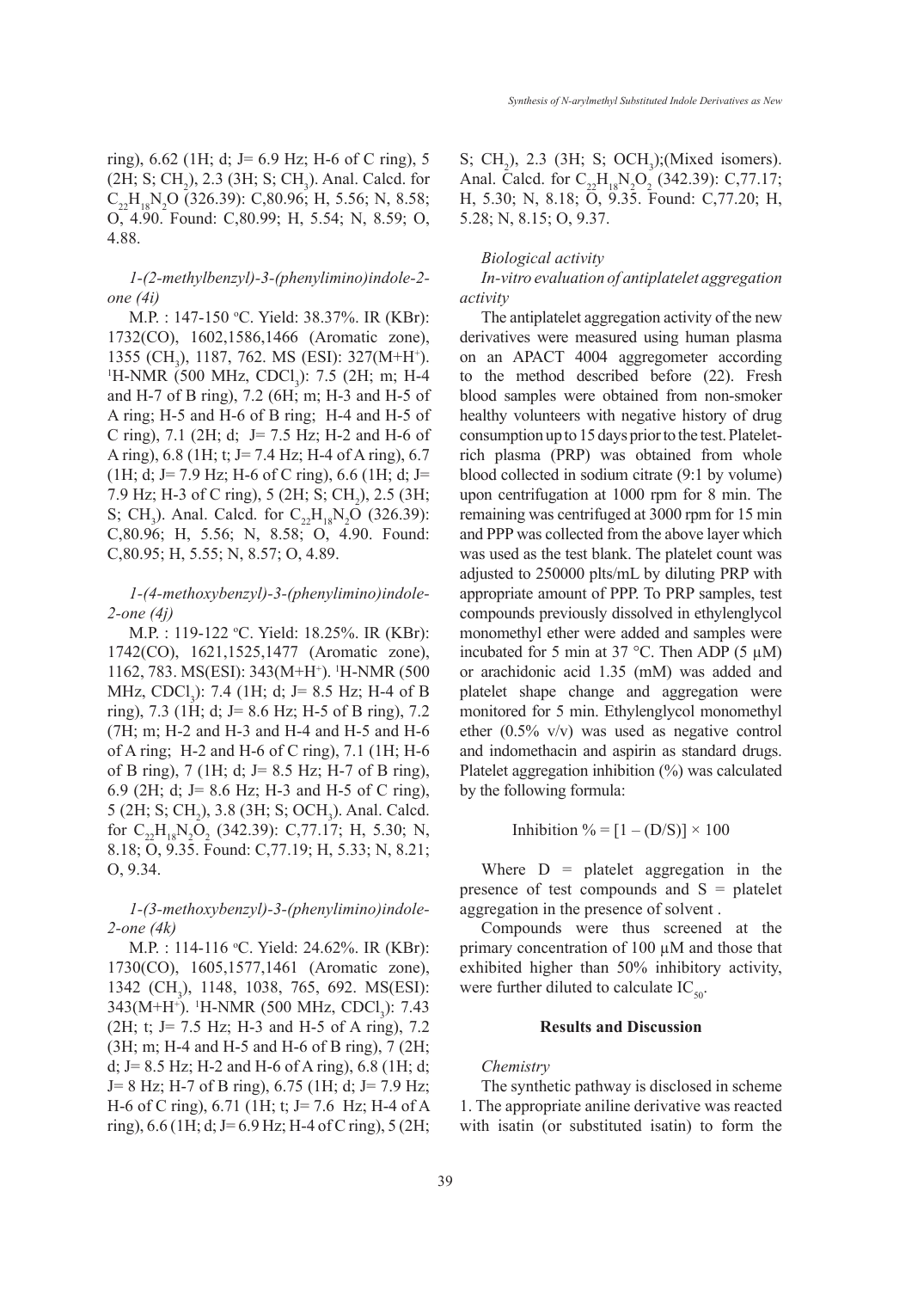

**Scheme 1.** The total synthetic pathway.

R'

4a-k

**Table 1.** Antiplatelet aggregation activity of the synthesized derivatives.



| <b>Derivative</b> | $\mathbf X$                | R'                   | R''          | % Inhibition<br>$(AA 1.35$ mM $)$ | % Inhibition<br>$(ADP 5 \mu M)$ | IC50 AA<br>$(\mu M)$     | <b>IC50 ADP</b><br>$(\mu M)$ |
|-------------------|----------------------------|----------------------|--------------|-----------------------------------|---------------------------------|--------------------------|------------------------------|
| 3a                | H                          | H                    | H            | $\overline{\phantom{a}}$          | %66                             | 178                      | >500                         |
| 3 <sub>b</sub>    | H                          | $4-F$                | H            |                                   | %100                            | 778                      | >500                         |
| 3c                | H                          | $4-NO,$              | H            |                                   | %100                            | 440                      | >500                         |
| 3d                | H                          | $3-NO2$              | H            |                                   | %100                            | 446                      | 386                          |
| 3e                | H                          | H                    | $5-NO$ ,     |                                   | %73                             | >100                     | >500                         |
| 3f                | H                          | $4$ -CH <sub>3</sub> | $5-NO$ ,     |                                   | $\%93$                          | 83                       | 463                          |
| 3g                | H                          | $4$ -CH <sub>3</sub> | $5-F$        |                                   | %36                             | 345                      | >1000                        |
| 3h                | H                          | $4$ -CH <sub>3</sub> | 5,7-dichloro |                                   | %5 at 0.25 mM                   | >1000                    | >1000                        |
| 3i                | H                          | $4-C1$               | $5-F_3CO$    |                                   | %84                             | 71                       | 301                          |
| 4a                | benzyl                     | H                    | H            | %90                               | %91                             | 25.0                     |                              |
| 4b                | 4-F-benzyl                 | H                    | H            | %35                               | %43                             |                          |                              |
| 4c                | 3-F-benzyl                 | H                    | H            | %90                               | %46                             | 33.0                     |                              |
| 4d                | 2-F-benzyl                 | H                    | H            | %90                               | $\%27$                          | 21.9                     |                              |
| 4e                | 4-NO <sub>2</sub> -benzyl  | H                    | H            | %11                               | $\%26$                          | $\overline{\phantom{0}}$ |                              |
| 4f                | $2-NO_2$ -benzyl           | H                    | H            | %93                               | %35                             | 3.4                      |                              |
| 4g                | 4-CH <sub>3</sub> -benzyl  | H                    | H            | %92                               | %42                             | 14.5                     |                              |
| 4h                | 3-CH <sub>3</sub> -benzyl  | H                    | H            | %100                              | %40                             | 38.5                     |                              |
| 4i                | 2-CH <sub>3</sub> -benzyl  | H                    | H            | $\%93$                            | %47                             | 14.0                     |                              |
| 4j                | 4-OCH <sub>3</sub> -benzyl | H                    | H            | %15                               | %35                             |                          |                              |
| 4k                | 3-OCH <sub>3</sub> -benzyl | H                    | H            | %92                               | $\%30$                          | 30.0                     |                              |
| Indomethacin      | $\overline{\phantom{a}}$   | H                    | H            | %88                               | %34                             | 3                        |                              |
| Aspirin           | L,                         | $\rm H$              | H            | %94                               | $\overline{\phantom{a}}$        | 30                       |                              |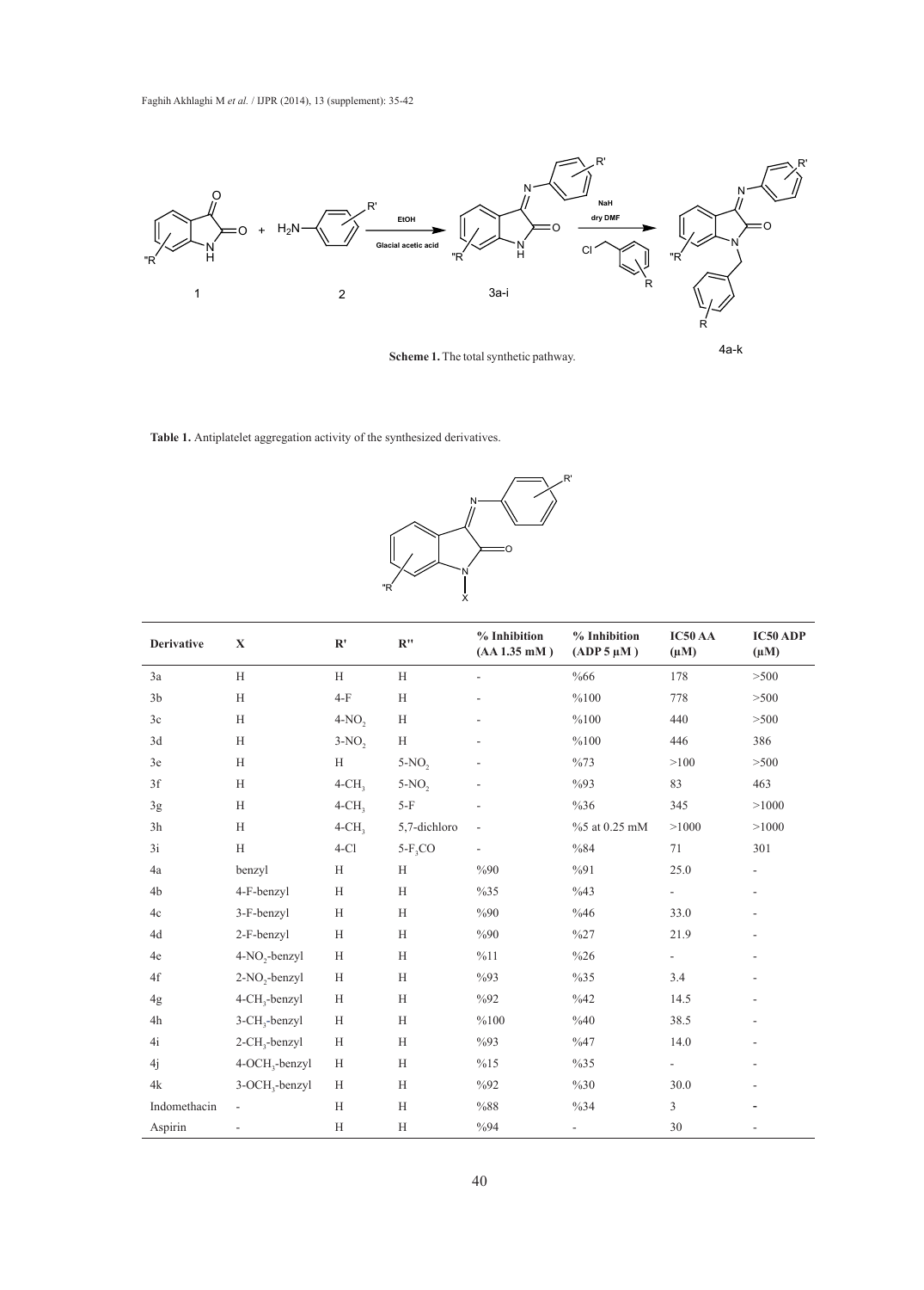desired imine structure. The so formed compound was then activated using NaH and reacted with the proper substituted benzyl halides.

### *Biology*

The *in-vitro* antiplatelet activity of all the synthesized compounds was assayed on human platelet rich plasma (PRP) by using the Born's reported turbidimetric method (23). ADP and Arachidonic acid (AA) were employed as inducers of platelet aggregation, and indomethacin and aspirin were used as the positive controls.  $IC_{50}$  values were calculated for compound that inhibited platelet aggregation more than 90%.  $IC_{50}$  was defined as the concentration of the test compound that inhibits platelet aggregation by 50%.

The antiplatelet aggregation activity of the derivatives is listed in Table 1. Data show that the majority of the derivatives inhibited AAinduced platelet aggregation more effectively than the aggregation induced by ADP and some compounds showed inhibitory effects comparable to Indomethacin. Among the tested compounds, derivatives 4a, 4c, 4d, 4f-i and 4k showed high IC<sub>50</sub> values and 1-(2-nitro benzyl)-3-(phenyl imino)indole-2-one was the most potent compound with  $IC_{50}$  value of 3.4  $\mu$ M against aggregation induced by AA. Based on the activity data, it could be suggested that the most active compounds were among the most lipophilic structures. The presence of substitution on para position of benzyl ring decreased the antiplatelet activity (compounds 4b, 4e and 4j). This may be due to the hindrance caused by para substituent in ligand-receptor interaction. However the high activity of compound 4 g  $(IC_{50} = 14.5 \text{ mM})$  which has a 4-methylbenzyl substituent on position 1, is not consistent with this hypothesis and suggest that other parameters such as lipophilic and electronic properties of the aromatic ring may possibly contribute to the activity of the compounds.

In order to further verify the contribution of benzyl substituent as a pharmacophore in antiplatelet activity of indole derivatives, a few other derivatives were prepared which in their structure the benzyl ring is absent but other substituents are present either on phenylimino ring or on indole ring itself (compounds 3ai), Less potent than the weakest N-benzylated analog (compound 4h with  $IC_{50}$  value of 38.5 µM). This finding reemphasizes the significance of N-benzylation of indole ring for optimum antiplatelet aggregation activity.

#### **Conclusion**

In the present study a series of N-benzyl substituted indole derivatives have been synthesized and their antiplatelet activities were assessed against ADP and AA-induced platelet aggregation in human plasma. The tested derivatives selectively inhibited platelet aggregation induced by AA with very good  $IC_{50}$ values. Among them, compound 4f with  $IC_{50}$  of 3.4 µM proved to be the most potent derivative of the series.

### **Acknowledgement**

The authors would like to thank the personnel of medicinal chemistry research lab, Shahid Beheshti School of Pharmacy for their sincere assistance to conduct this research.

#### **References**

- Mendis S, Puska P and Norrving B. Global Atlas on (1) Cardiovascular Disease Prevention and Control. *World Health Organization* (2011).
- (2) Reiner  $\ddot{Z}$ . Managing the residual cardiovascular disease risk associated with HDL-cholesterol and triglycerides in statin-treated patients: A clinical update. Nutrition, Metabolism and Cardiovascular Diseases Avalable from: URL: http://dx.doi.org/ 10.1016/j.numecd.2013.05.002.
- (3) Picker SM. Platelet function in ischemic heart disease. *J. Cardiovasc. Pharmacol*. (2013) 61:166-174.
- Parker KL and Schimmer BP. Blood coagulation and (4) anticoagulant, thrombolytic and antiplatelet drugs. In: Brunton LL, Parker KL, Lazo JS. (eds.) *Goodman and Gilman's The pharmacological basis of therapeutics*. McGraw-Hill, United States of America (2005) 1467- 1488.
- (5) Linden MD and Jackson DE. Platelets: pleiotropic roles in atherogenesis and atherothrombosis. *Int. J. Biochem. Cell. Biol.* (2010) 42:1762-1766.
- (6) Buch MH, Prendergast BD and Storey RF. Antiplatelet therapy and vascular disease: an update. *Ther. Adv. Cardiovasc. Dis.* (2010) 4: 249-275.
- Angiolillo DJ, Ueno M and Goto S. Basic principles (7)of platelet biology and clinical implications. *Circ. J.* (2010) 74: 597-607.